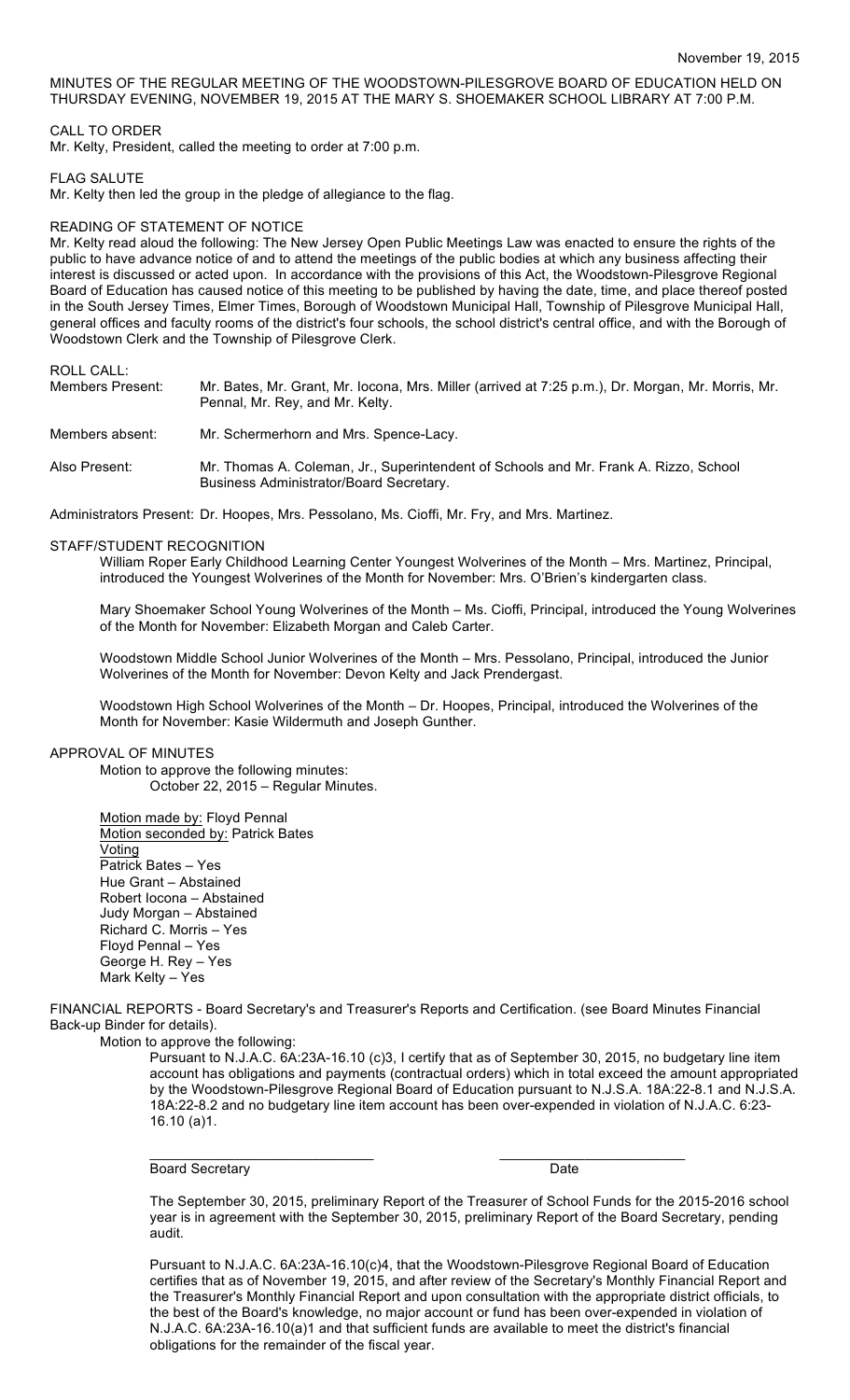Motion made by: Eileen C. Miller Motion seconded by: Floyd Pennal **Voting** Patrick Bates – Yes Hue Grant – Yes Robert Iocona – Yes Eileen C. Miller – Yes Judy Morgan – Yes Richard C. Morris – Yes Floyd Pennal – Yes George H. Rey – Yes Mark Kelty – Yes

## Bill List.

Motion to approve EFT's for September 2015, additional hand check payments for September 2015, payment list for the month of November 2015.

Motion made by: Eileen C. Miller Motion seconded by: George H. Rey **Voting** Patrick Bates – Yes Hue Grant – Yes Robert Iocona – Abstained Eileen C. Miller – Yes Judy Morgan – Yes Richard C. Morris – Yes Floyd Pennal – Yes George H. Rey – Yes Mark Kelty – Yes

### Voided Check.

Motion to approve voiding the following check (voting not applicable to sending district representatives): Check #58820 dated 6/25/15, payable to Woodstown Family Practice in the amount of \$115.00 issued under P.O. #1702-15, due to check lost in the mail. Check will be reissued under check #59497.

Motion made by: Floyd Pennal Motion seconded by: Robert Iocona **Voting** Patrick Bates – Yes Hue Grant – Yes Robert Iocona – Yes Eileen C. Miller – Yes Judy Morgan – Yes Floyd Pennal – Yes George H. Rey – Yes Mark Kelty – Yes

#### Transfers.

Motion to approve the transfer of funds as previously approved by the Superintendent pursuant to 18A:22-8.1 for the month of September 2015 (voting not applicable to sending district representatives).

Motion made by: Eileen C. Miller Motion seconded by: Floyd Pennal Voting Patrick Bates – Yes Hue Grant – Yes Robert Iocona – Yes Eileen C. Miller – Yes Judy Morgan – Yes Floyd Pennal – Yes George H. Rey – Yes Mark Kelty – Yes

Additional Financial Reports.

Motion to accept the following reports (voting not applicable to sending district representatives): Student Activities Account and Athletic Account for the month of October 2015. Scholarships for the month of October 2015. Odyssey of the Mind for the month of October 2015. Woodstown Community School report for the month of October 2015.

Motion made by: Robert Iocona Motion seconded by: Eileen C. Miller Voting Patrick Bates – Yes Hue Grant – Yes Robert Iocona – Yes Eileen C. Miller – Yes Judy Morgan – Yes Floyd Pennal – Yes George H. Rey – Yes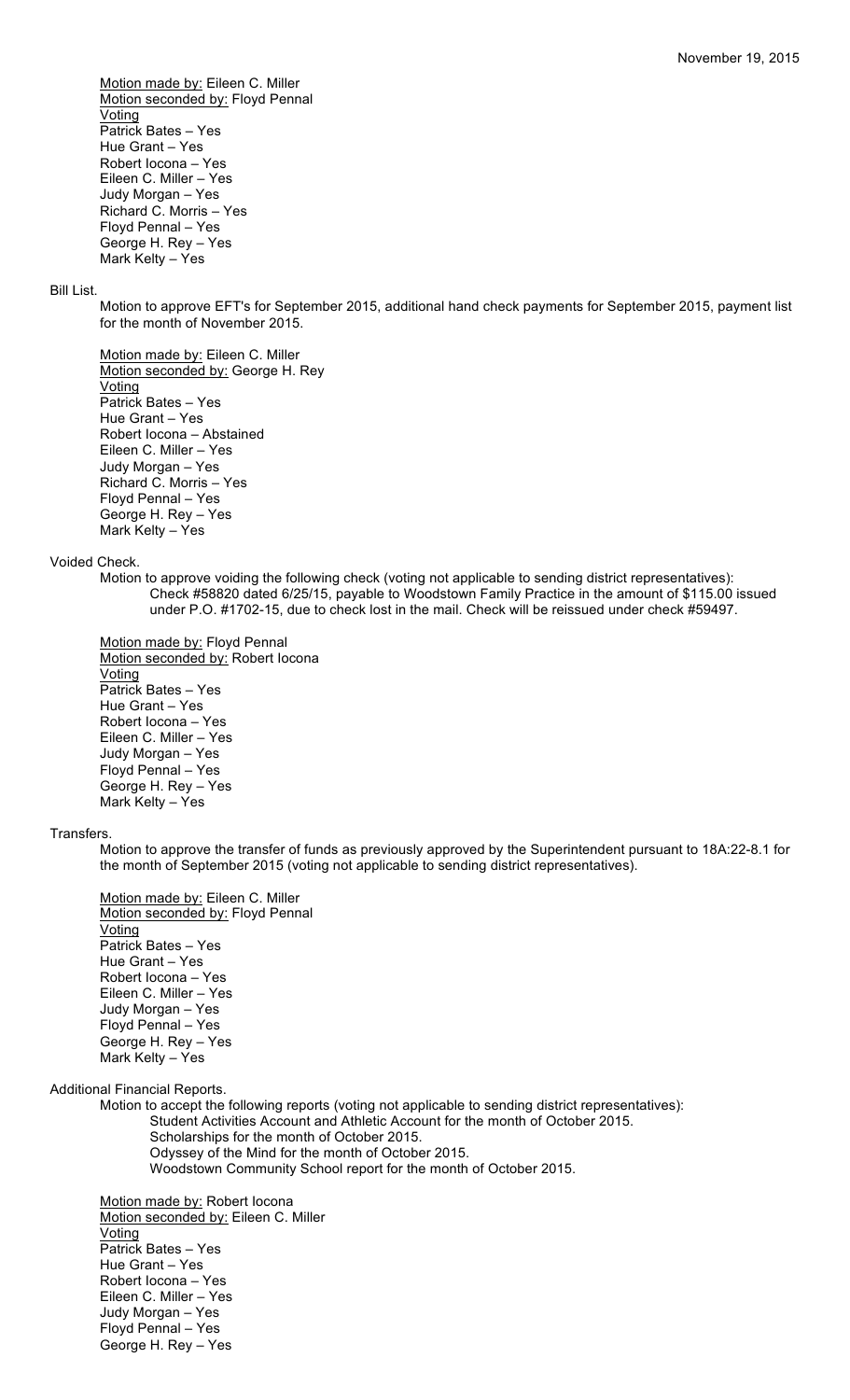## AUDIENCE PARTICIPATION – None.

EDUCATIONAL PROGRAMS COMMITTEE REPORT AND RECOMMENDATIONS -- Mrs. Eileen Miller, Chairperson Motion to approve the following High School item:

High School field trips as follows:

12/01/15 to Creekside Inn, Woodstown; Administration; S. Hoopes.

12/11/15 to Christiana Mall, Newark, DE; Special Education Class; N. Vogel.

12/22/15 to Salem Community College; Communications Academy; P. Kranz.

01/09/16 to Pennsylvania Farm Show, Harrisburg, PA; FFA; D. Miller. 01/09/16 to Lenape High School, Medford; Vocal Music; K. Gunther.

01/14/16 to Schalick High School, Pittsgrove; Academic League; C. Coombs.

01/14/16 to Universal Technical Institute, Exton, PA; Applied Technology; M. Powers.

01/14/16 to Rowan University, Glassboro; Vocal Music; K. Gunther.

01/22/16 to Lenape High School, Medford; Vocal Music; K. Gunther.

01/29/16 to Eastern Regional High School, Voorhees; Vocal Music; K. Gunther.

01/30/16 to Eastern Regional High School, Voorhees; Vocal Music; K. Gunther.

01/31/16 to Eastern Regional High School, Voorhees; Vocal Music; K. Gunther.

Motion made by: Eileen C. Miller Motion seconded by: Floyd Pennal Voting Patrick Bates – Yes Hue Grant – Yes Robert Iocona – Yes Eileen C. Miller – Yes Judy Morgan – Yes Richard C. Morris – Yes Floyd Pennal – Yes George H. Rey – Yes Mark Kelty – Yes

Motion to approve the following District, High School, Middle School, Shoemaker School, and Early Childhood Learning Center items (voting not applicable to sending district representatives):

Approval of the Harassment, Intimidation and Bullying report dated October 2015. (NOTE: This report was acknowledged at the October meeting and must now be approved.)

Acknowledgement of receipt of the Harassment, Intimidation and Bullying Report dated November 2015, and to provide notification letters as required to the parents/guardians advising that this information has been provided to the Board of Education.

Establish "The American Sign Language Club" as a new High School club for the 2015-2016 school year.

Tri-County Conference items as follows:

Constitution revisions effective December 1, 2015. 2016-2017 proposed budget. 2016-2017 ticket prices for athletic events.

Home instruction approvals as follows:

Local ID #11729/NJSMART #7525142507 -- administrative request. Local ID #161504/NJSMART #1035153705 -- administrative request.

Local ID #210274/NJSMART #4374457425 -- medical.

Local ID #210444/NJSMART #1024847408 -- administrative request.

Enrollment of the following students into the Twilight Program effective immediately through June 30, 2016:

Local ID #192929/NJSMART #5620046585. Local ID #181754/NJSMART #8741641056.

Shoemaker School field trip as follows: 12/09/15 to William Roper Early Childhood Learning Center; Music/Chorus; C. Nowmos.

Motion made by: Eileen C. Miller Motion seconded by: Judy Morgan Voting Patrick Bates – Yes Hue Grant – Yes Robert Iocona – Yes Eileen C. Miller – Yes Judy Morgan – Yes Floyd Pennal – Yes George H. Rey – Yes Mark Kelty – Yes

Motion to approve the following High School item (voting not applicable to Upper Pittsgrove Township representative):

Enrollment of the following student into the Twilight Program effective immediately through June 30, 2016: Local ID #173811/NJSMART #30854077233.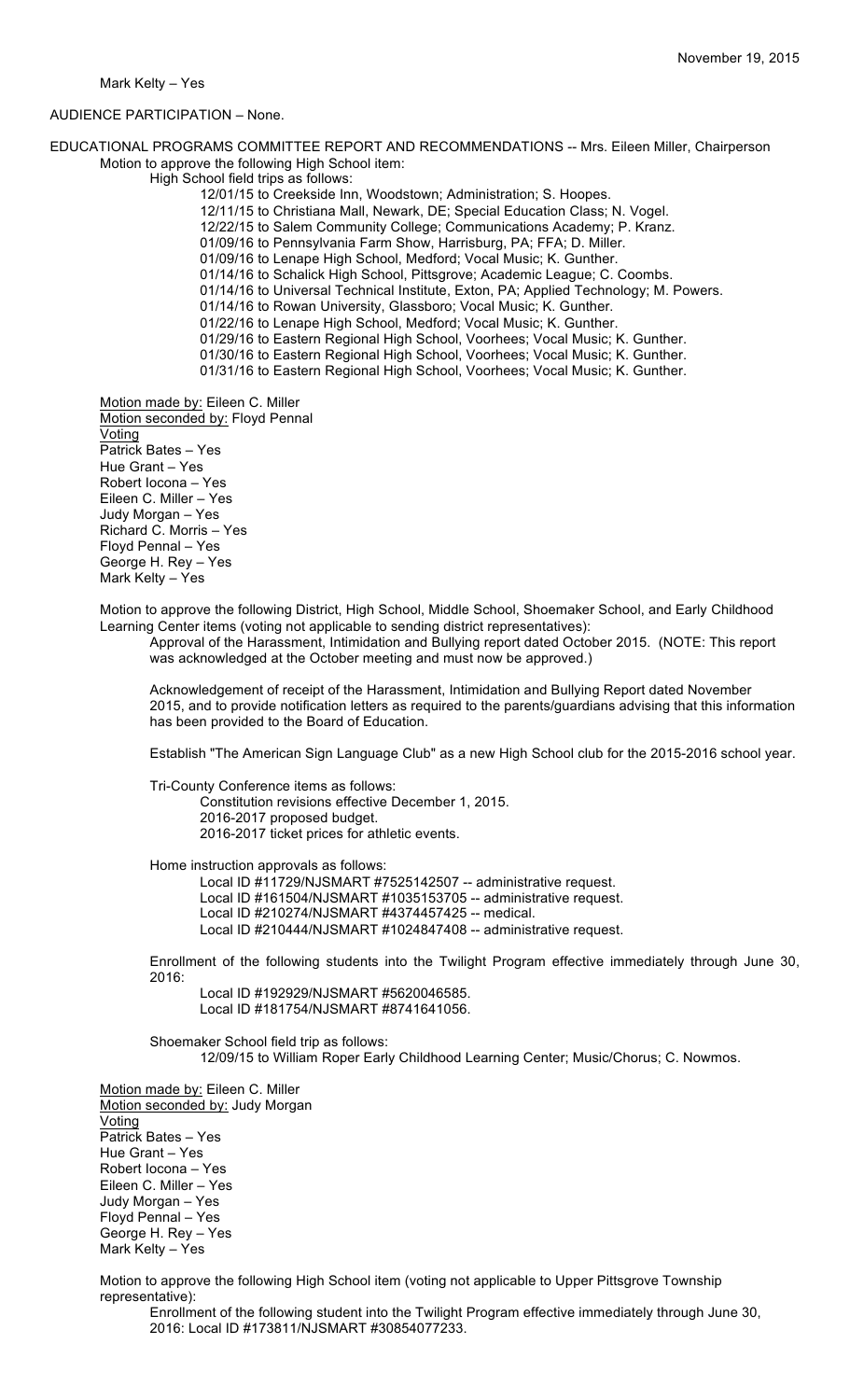Motion made by: Eileen C. Miller Motion seconded by: Judy Morgan Voting Patrick Bates – Yes Hue Grant – Yes Robert Iocona – Yes Eileen C. Miller – Yes Judy Morgan – Yes Richard C. Morris – Yes Floyd Pennal – Yes George H. Rey – Yes Mark Kelty – Yes

POLICY COMMITTEE REPORT AND RECOMMENDATIONS -- Mr. Robert Iocona, Chairperson - None

### PERSONNEL COMMITTEE REPORT AND RECOMMENDATIONS -- Mr. George Rey, Chairperson

Motion to approve the following District and High School items as recommended by the Superintendent:

Addition of the following to the district substitute list effective November 20, 2015, through June 30, 2016: Monica Doss -- substitute teacher and substitute paraprofessional.

Kerry Heathwaite -- substitute teacher and substitute paraprofessional.

Theresa Marini -- substitute teacher and substitute paraprofessional.

Gregory Rogers -- substitute teacher.

Jason Smith -- substitute teacher.

Sara Behnke -- substitute teacher. NOTE: Ms. Behnke is a regular part-time teacher at the Mary Shoemaker School; this approval will allow her to substitute for the other part of her day when needed.

Kerry Hars -- substitute teacher. NOTE: Ms. Hars was approved at the October Board meeting as an assistant basketball coach, and is being added to the district substitute list to prevent a potential break in employment for fingerprinting purposes.

Appointment of Lisa Blaney as advisor to the newly established High School club, "The American Sign Language Club" for the 2015-2016 school year, a position for which there is no stipend.

Motion made by: George H. Rey Motion seconded by: Floyd Pennal Voting Patrick Bates – Yes Hue Grant – Yes Robert Iocona – Yes Eileen C. Miller – Yes Judy Morgan – Yes Richard C. Morris – Yes Floyd Pennal – Yes George H. Rey – Yes Mark Kelty – Yes

Motion to approve the following High School appointments as recommended by the Superintendent: Paraprofessionals as listed below for four students who will be participating on the district swim team, retroactive to November 18, 2015, through the end of the 2015-2016 swim team season; compensation shall be at the established hourly rate, no other benefits. Jacob Poeppel as a One-to-One Paraprofessional for the following student:

Local ID #183188/NJSMART #9746241831.

Thomas McHugh as a Substitute Paraprofessional for the following students: Local ID #183408/NJSMART #8553440430. Local ID #192488/NJSMART #8481225289. Local ID #192478/NJSMART #5841051394.

Motion made by: George H. Rey Motion seconded by: Eileen C. Miller Voting Patrick Bates – Yes Hue Grant – Yes Robert Iocona – Yes Eileen C. Miller – Yes Judy Morgan – Yes Richard C. Morris – Yes Floyd Pennal – Yes George H. Rey – Yes Mark Kelty – Yes

Motion to approve the following District, High School, Middle School, Shoemaker School, and Early Childhood Learning Center items as recommended by the Superintendent (voting not applicable to sending district representatives):

Appointment of Middle School staff members to the School Improvement Plan (ScIP) Team for the 2015- 2016 school year. (see page \_\_\_)

Resignation of Marianne Wurmbach as Middle School morning duty monitor effective November 3, 2015.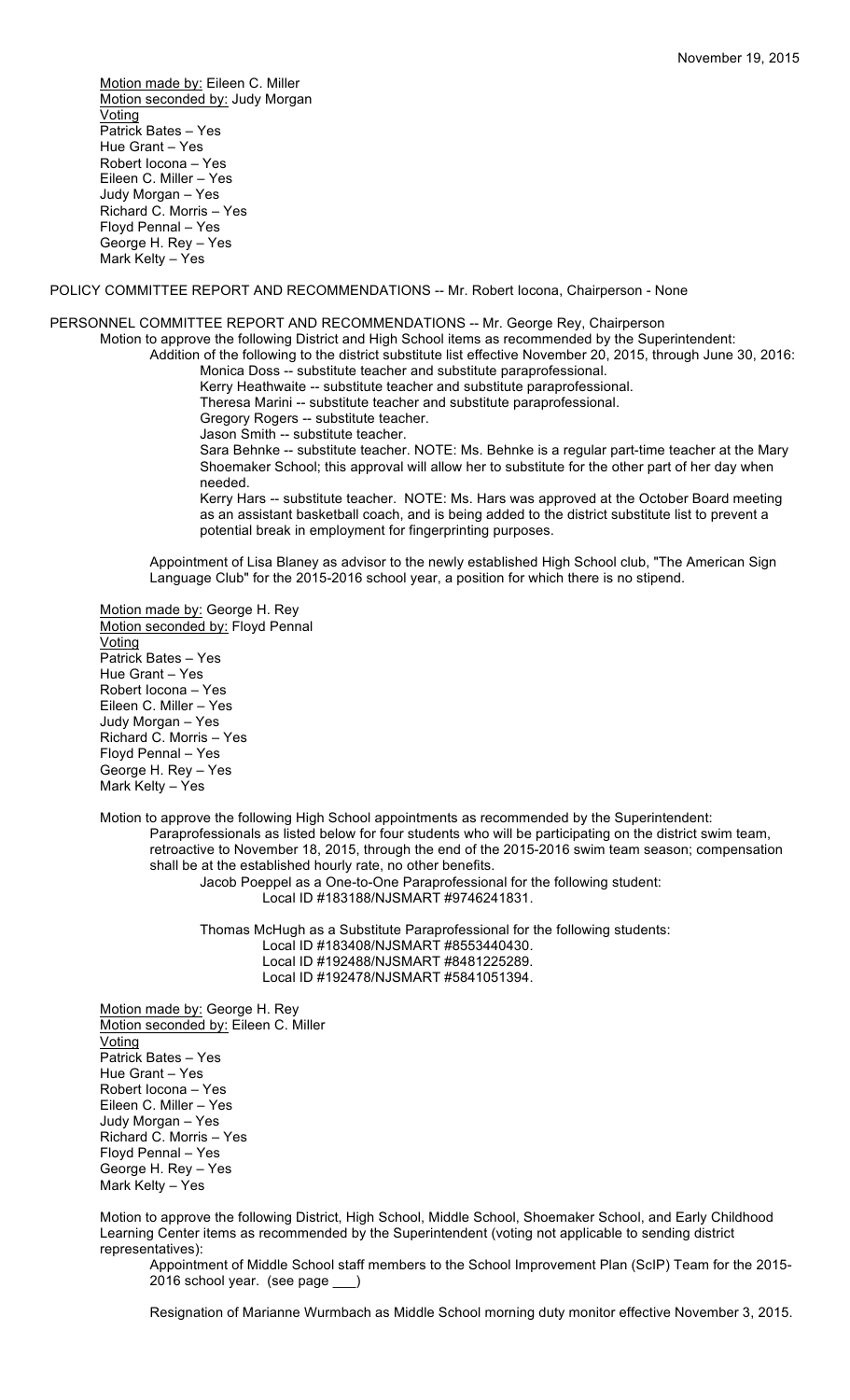Appointment of Don Dunner as Middle School morning duty monitor retroactive to November 9, 2015, through June 30, 2016.

Appointment of Bertha Hyman as Parent Liaison/Coach for the Shoemaker School for the 2015-2016 school year at the rate of \$12.50 per hour.

College request as follows:

Clinical practice placement request for a Rowan University student, Catherine Chambers; to be placed with High School teacher Kahlil Gunther effective March 14, 2016, through May 9, 2016.

Medical leave of absence for John Petsch, Shoemaker School teacher, retroactive to October 16, 2015, through November 16, 2015, or doctor's release.

Volunteers for the High School, Middle School, Shoemaker School, and the Early Childhood Learning Center for the 2015-2016 school year. (see page \_\_\_)

Compensation to staff members for attendance at the Wilson Reading Training sessions. (see page

Extension to medical leave of absence for Andrea Bramante, Director of Athletics, through January 15, 2016. (NOTE: At the October 22, 2015, meeting, the Board approved a leave for Ms. Bramante effective October 2, 2015, through December 3, 2015.)

Emergent hire resolution for Jacob Poeppel, Paraprofessional.

Acceptance of resignation of Kim Micale, High School English Teacher, effective January 15, 2016, or as soon as a suitable replacement is hired, with regrets. (see page \_

Appointment of Mary Kay Finley as the Afternoon Duty Monitor for the Early Childhood Learning Center retroactive to November 13, 2015, through June 30, 2016.

Appointment of Jesse Stemberger as Ticket Taker/Seller/Scorer/Timer for the 2015-2016 school year.

Motion made by: George H. Rey Motion seconded by: Eileen C. Miller Voting Patrick Bates – Yes Hue Grant – Yes Robert Iocona – Yes Eileen C. Miller – Yes Judy Morgan – Yes Floyd Pennal – Yes George H. Rey – Yes Mark Kelty – Yes

Motion to approve the following Shoemaker School appointment as recommended by the Superintendent (voting not applicable to sending district representatives):

Robin Pompper as Special Education Long-Term Substitute Teacher retroactive to October 19, 2015, through November 16, 2015, or until Mr. Petch's return from his medical leave of absence; compensation shall be at the rate of \$125.00 per day for each day worked, no other benefits. (NOTE: Ms. Pompper is on the district approved substitute list.)

Motion made by: George H. Rey Motion seconded by: Eileen C. Miller Voting Patrick Bates – Yes Hue Grant – Yes Robert Iocona – Yes Eileen C. Miller – Yes Judy Morgan – Yes Floyd Pennal – Yes George H. Rey – Yes Mark Kelty – Yes

FINANCE/FACILITIES/TRANSPORTATION COMMITTEE REPORT AND RECOMMENDATIONS -- Mr. Hue Grant, Chairperson

Motion to approve the following District and School-Level items (voting not applicable to sending district representatives):

Education Inc. to provide instructional services to middle school student (NJSmart #1987963494), as per contract service date of October 16, 2015 and October 26, 2015. (Note: student left facility and was readmitted, therefore two contracts were received.)

Contract with The Pilot School, Incorporated for the attendance of elementary school student (NJSmart #3856396553) in the amount of \$26,800.00 for the 2015-2016 school year in accordance with the Naples Act.

State of New Jersey tuition reimbursement contract for 2015-2016 school year. (Note: This contract provides reimbursement to the district for state responsible students.)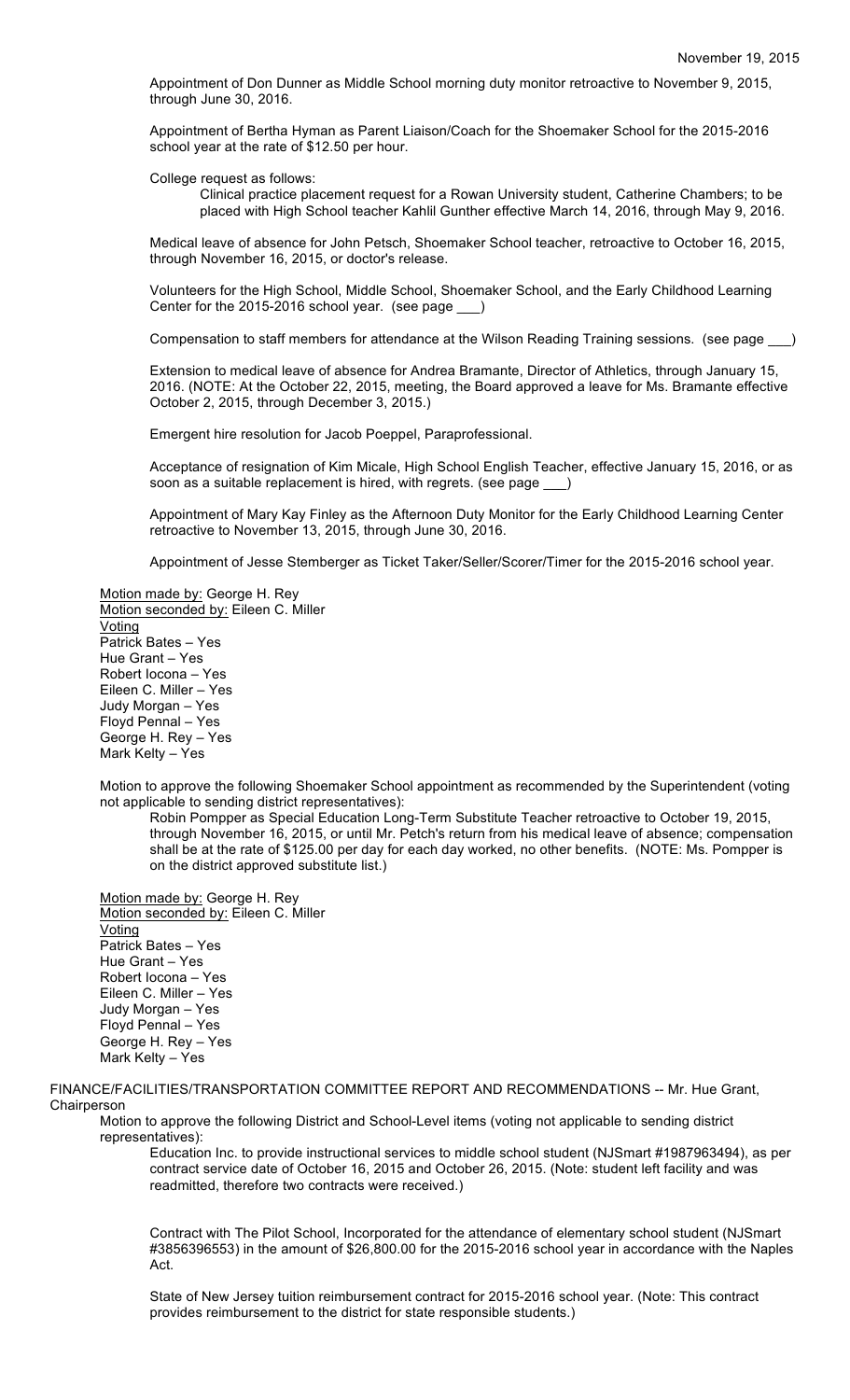Interactive Dialogue proposal for advertisement for non-resident tuition students in the amount of \$5,800.00.

Contract with Educational Information and Resource Center (EIRC) to provide Assistant Principal Services for the Dean of Students at the Mary Shoemaker School at a rate of \$375.00 per day beginning November 23, 2015 through February 5, 2016.

Motion made by: Hue Grant Motion seconded by: Floyd Pennal **Voting** Patrick Bates – Yes Hue Grant – Yes Robert Iocona – Yes Eileen C. Miller – Yes Judy Morgan – Yes Floyd Pennal – Yes George H. Rey – Yes Mark Kelty – Yes

## OLD BUSINESS ITEMS – None

### NEW BUSINESS ITEMS

Motion to accept the official election results from the November 3, 2015, general election as certified by the Salem County Clerk as follows (voting not applicable to sending district representatives):

Borough of Woodstown - One Seat, Three-Year Term: Valerie Spence-Lacy Township of Pilesgrove - Two Seats, Three-Year Term Each: James Patrick Bates (write-in) Ronald W. Rattigan (write-in)

Motion made by: Floyd Pennal Motion seconded by: Eileen C. Miller Voting Patrick Bates – Abstained Hue Grant – Yes Robert Iocona – Yes Eileen C. Miller – Yes Judy Morgan – Yes Floyd Pennal – Yes George H. Rey – Yes Mark Kelty – Yes

## OTHER REPORTS

President -- Mr. Kelty reported on the following:

- Wished everyone a wonderful Thanksgiving and holiday season.<br>• Welcomed Pat Bates and Ron Rattigan to the Board
- Welcomed Pat Bates and Ron Rattigan to the Board.
- Thanked Mr. George Rey for his service to the Board.

Superintendent -- Mr. Thomas A. Coleman reported on the following:

• PARCC testing results have been released to the school. They will be shared with the Board at the December Board meeting and then mailed to parents.

Business Administrator -- Mr. Frank A. Rizzo reported on the following:

- Reviewed with the Board, a request from an individual to review our very old Board minutes as he is doing research on a Board member who served in the early 1900's. Mr. Rizzo also contacted our solicitor to discuss protocol, as the Board minutes from that era are in extremely poor shape and fragile.
- Sample window is in place at the high school.
- A special Finance meeting has been set on Tuesday, November 24, 2015 at 4:00 p.m. to view the new demo window that has been installed at the high school and to provide feedback.

ADMINISTRATIVE REPORTS - Attached to Superintendent's Monthly Report and delivered under separate cover.

### SENDING DISTRICT REPORTS

Alloway Township -- Mr. Richard Morris, informed the Board of the November election results for Alloway.

Upper Pittsgrove Township -- Mr. William Schermerhorn was not in attendance.

SCHOOL AGE CHILD CARE (SACC) REPORT -- Mr. Patrick Bates had nothing to report.

DELEGATE REPORT – Mrs. Eileen Miller, shared with the Board the highlights of the Atlantic City Workshop Convention.

### FUTURE MEETINGS

- November 24, 2015 Special Finance Committee, 4:00 p.m. district office.
- December 8, 2015 Policy Committee, 5:30 p.m., district office.
- December 8, 2015 -- Finance/Facilities Committee, 6:30 p.m., district office.
- December 10, 2015 -- Ed Programs Committee, 5:30 p.m., district office.
- December 10, 2015 -- Personnel Committee, 6:30 p.m., district office.
- December 17, 2015 -- Regular Board Meeting, 7:00 p.m., Mary S. Shoemaker School Library.